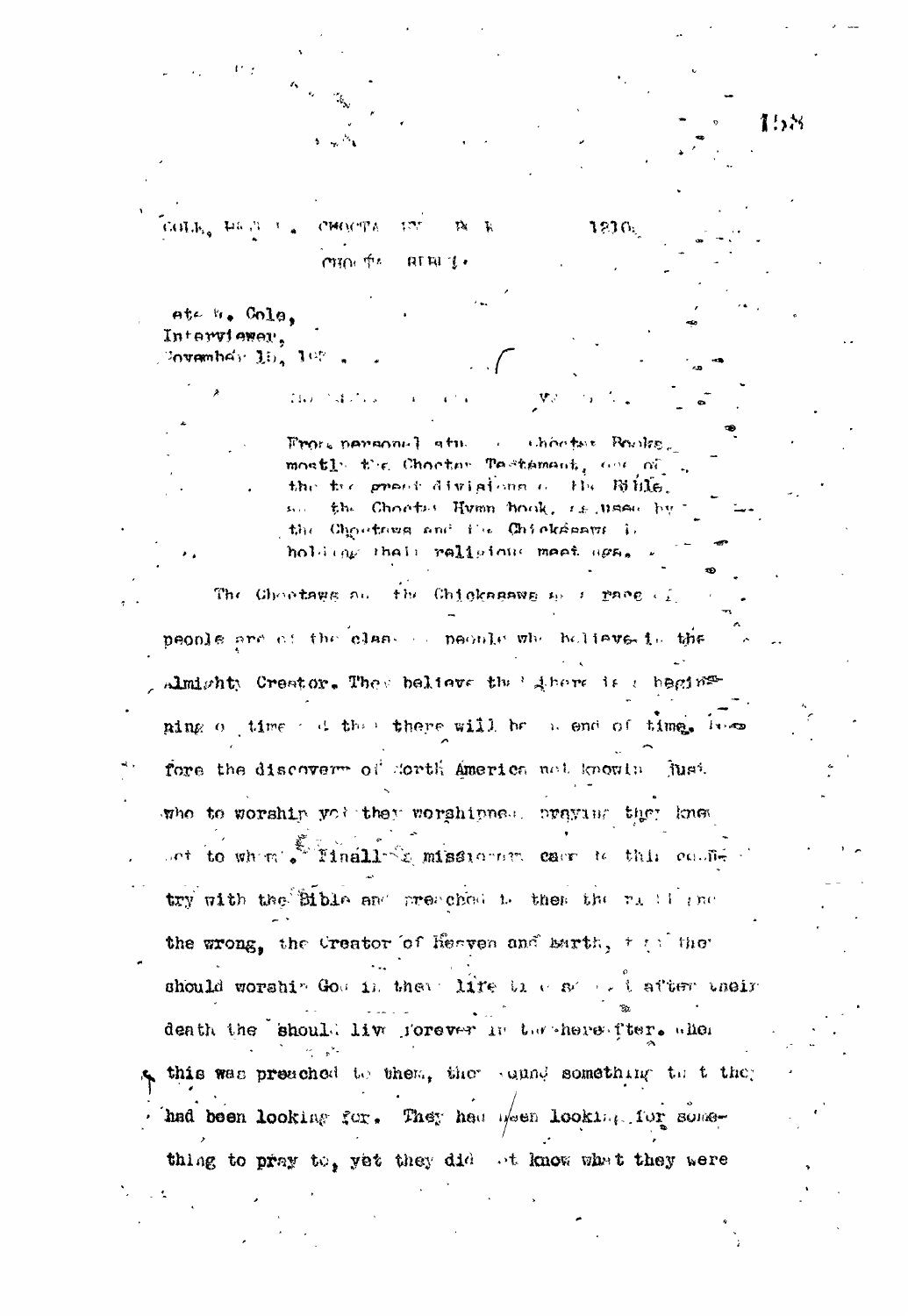looking for. Through the white mines mary to this country an orphan Indian boy whena meets had died was placed unless the care of Cymin Kinesbury, r minister of the Goanal who was is charge of the school named line Eddes Manier (m.1c) was located near Ponka $v111e.$ 

THOUTAL HYME BEEN

 $1.711$ 

**CHOC TAL** 

 $1.101$ 

COLE. PET W.

This boy who home to the strip of Mississippi in. the case 1820 and great un fix he one of the leadors of his people. It is unknown as to the lading name but he was given the English name of Alle Wright, after these missionar, to the Choctawa, Alfred Sright. Alle sright attended tribal school will in the vent last when the Chostaw School Trustees solects. his and four other boys te atteal an easter college with the recommendation of the Choctaw Council. He finished in the classical carse at U fon College, Schenected, New York, in 1852, and he also completed the study for the ministry ht Union Theological seminary; in 1858 and a fear maths later was ordained as : Presbyterian minister.

He was a very fine scholar is Lating Groek, and